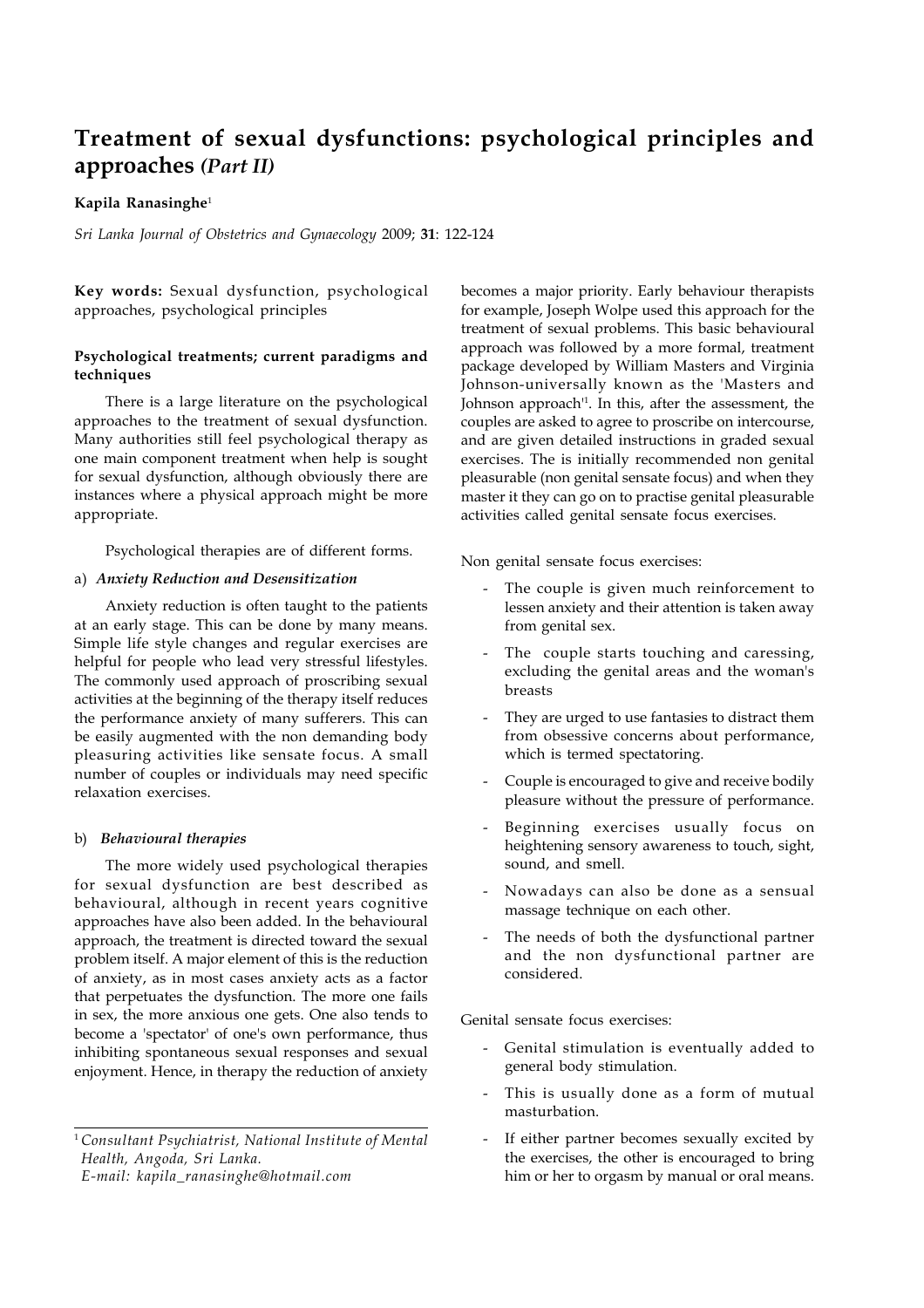- This procedure is important to keep the non dysfunctional partner from sabotaging the treatment.
- The couple is sequentially taught to try various positions for intercourse without necessarily completing the act and to use varieties of stimulating techniques before they are permitted to proceed with intercourse.

After some practice sessions of this, which the couple carries out at home, they move on to the specific additional behavioural strategies used to deal with the specific problems the couple has presented with.

Examples are the 'squeeze' technique for premature ejaculation, 'overstimulation' for retarded ejaculation, and use of graded dilators for the treatment of vaginismus. In erectile difficulties, a 'teasing' approach may be used, enabling the male to learn to defocus on the erection and relinquish control.

The principles of the Masters and Johnson approach can also be used with patients who do not have partners, with certain modifications. In the early stages, they are usually asked to engage in 'selffocusing'.

## c) *Cognitive behavioural therapy*

In the practice of psychological therapy, behavioural and cognitive elements are often used in conjunction, hence the term 'cognitive- behavioural therapy used by many therapists. In practice behavioural approach is often augmented by cognitive interventions. Cognitive techniques are particularly applicable for those without partners, who tend to avoid developing relationships because of fear of repeated failure. This involves identifying faulty or dysfunctional cognitions that the patient may have. Such dysfunctional cognitions (thoughts, beliefs, and attitudes) are often major factors in the aetiology and, more commonly, of the perpetuation of sexual dysfunctions. They include cognitions such as 'I am sure to fail again', 'If I do not get an erection, my partner will ridicule me', and 'It is going to be painful again'. The therapist elicits such cognitions from the patient as part of the assessment, and then works on modifying these, using techniques of cognitive therapy.

In recent years, the psychological approach has been expanded to include a systemic dimension. The sexual dysfunction is viewed in the context of the overall relationship of the couple. Relationship factors such as jealousy, resentment and dominance often contribute to the sexual problems. The therapist takes these into account and intervenes appropriately. These systemic interventions are undertaken within the context of an overall behavioural framework. There is evidence that this expanded approach is rapidly gaining popularity among therapists who specialize in the psychological treatment of sexual dysfunction<sup>2</sup>.

## d) *Group setting*

This is rarely done nowadays. However group approaches are used in countries where sexual issues can be discussed without prejudice. Therapists sometimes run groups for patients without partners, or even see couples in groups. In these, much cognitive work is done in the group setting and, in addition, behavioural exercises are discussed and outlined.

The original Masters and Johnson approach always used a team of two therapists, one male and one female, with every couple. In the practice of sexual dysfunction therapy today, this is the exception rather than the rule. In most instances, one therapist sees the couple, or the individual who has no partner.

## e) *Psychodynamic therapy*

Psychodynamic therapy aims to understand the presenting problem as a manifestation of an underlying, unconscious conflict or memory, and it is often assumed that this has its origins in childhood. The therapy takes the form of a verbal, interactive endeavour, which also uses transference (emotional responses of the patient to the therapist) as a means of resolving problems. Psychodynamic therapy for sexual dysfunction has not been adequately evaluated. There is a practical problem, too, in that such therapy is time-consuming. However, there are circumstances when such an approach may be appropriate.

## **Outcome of psychological therapy**

The very high success rates reported by Masters and Johnson and Kolodny et al. have not been matched by later investigators $1,3$  but there is, generally, evidence that the cognitive behavioural approach is beneficial to many patients<sup>4,5,6</sup>.

A thorough evaluation of the outcome of sex therapy is not easy to undertake because of various confounding factors, such as heterogeneity of samples, lack of uniformity in outcome measures, ambiguity of criteria of improvement, preponderance of single case reports, poor description of patient characteristics, absence of data on drop-outs and failures, and so on<sup>7</sup>. Within these limitations, the available data are encouraging. There are no reliable comparative